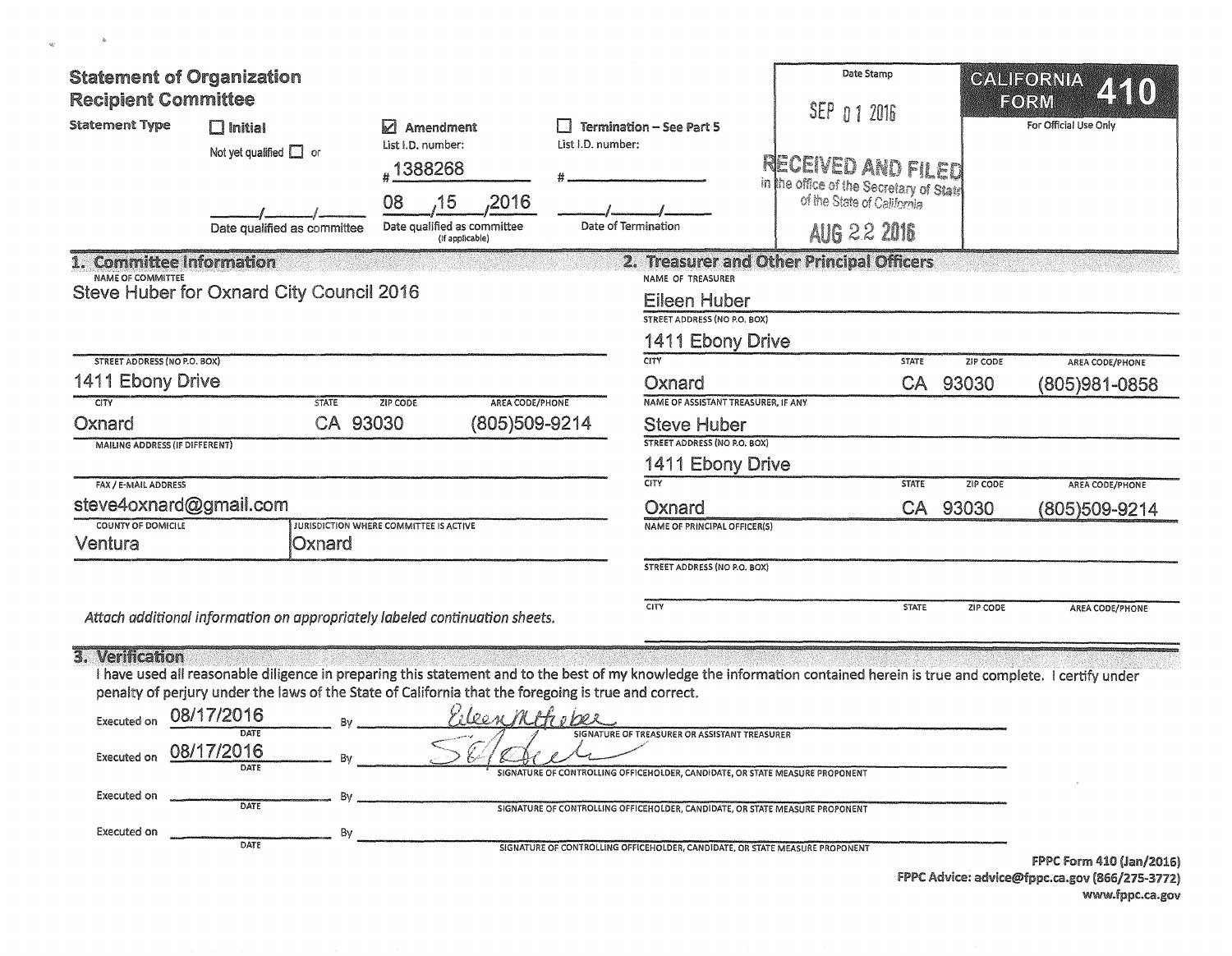| <b>Statement of Organization</b><br><b>Recipient Committee</b><br>INSTRUCTIONS ON REVERSE | CALIFORNIA 410<br><b>FORM</b><br>Page 2 |
|-------------------------------------------------------------------------------------------|-----------------------------------------|
| Steve Huber for Oxnard City Council 2016                                                  | <b>II.D. NUMBER</b>                     |
|                                                                                           | 1388268                                 |

## • All committees must list the financial Institution where the campaign bank account Is located.

| NAME OF FINANCIAL INSTITUTION | AREA CODE/PHONE  | <b>BANK ACCOUNT NUMBER</b> |          |
|-------------------------------|------------------|----------------------------|----------|
| Rabobank NA                   | (805) 240 - 1451 | 14121104                   |          |
| <b>ADDRESS</b>                | CITY             | <b>STATE</b>               | ZIP CODE |

## 155 South A Street, Oxnard, CA 93030

| 4. Type of Committee Complete the applicable sections. |  |  |
|--------------------------------------------------------|--|--|
|                                                        |  |  |

## Controlled Committee

- . List the name of each controlling officeholder, candidate, or state measure proponent. If candidate or officeholder controlled, also list the elective office sought or held, and district number, if any, and the year of the election.
- .. list the political party with which each officeholder or candidate is affiliated or check "nonpartisan:'
- .. If this committee acts jointly with another controlled committee, list the name and identification number of the other controlled committee.

| NAME OF CANDIDATE/OFFICEHOLDER/STATE MEASURE PROPONENT | ELECTIVE OFFICE SOUGHT OR HELD<br>(INCLUDE DISTRICT NUMBER IF APPLICABLE) | YEAR OF ELECTION | PARTY         |
|--------------------------------------------------------|---------------------------------------------------------------------------|------------------|---------------|
| Stephen H Huber                                        | <b>Oxnard City Council</b>                                                | 2016             | ■ Nonpartisan |
|                                                        |                                                                           |                  | l Nonpartisan |

**Primarily Formed Committee** Primarily formed to support or oppose specific candidates or measures in a single election. List below:

| CANDIDATE(S) NAME OR MEASURE(S) FULL TITLE (INCLUDE BALLOT NO. OR LETTER)                                                                                                                                                                | CANDIDATE(S) OFFICE SOUGHT OR HELD OR MEASURE(S) JURISDICTION<br>(INCLUDE DISTRICT NO., CITY OR COUNTY, AS APPLICABLE) | CHECK ONE      |               |
|------------------------------------------------------------------------------------------------------------------------------------------------------------------------------------------------------------------------------------------|------------------------------------------------------------------------------------------------------------------------|----------------|---------------|
|                                                                                                                                                                                                                                          |                                                                                                                        | <b>SUPPORT</b> | <b>OPPOSE</b> |
|                                                                                                                                                                                                                                          |                                                                                                                        |                |               |
|                                                                                                                                                                                                                                          |                                                                                                                        | <b>SUPPORT</b> | OPPOSE        |
| <b>CONTRACTORS &amp; CONTRACTORS A BING IN A BING IN A BING OF A DISCOVERY PRODUCTS AND A RELEASED AT A BING IN A RELEASED AT A BING OF A BING IN A RELEASED AT A RELEASED AT A RELEASED AT A RELEASED AT A RELEASED AT A RELEASED A</b> |                                                                                                                        |                |               |

FPPC Form 410 (Jan/2016) FPPC Advice: advice@fppc.ca.gov (866/275-3772) www.fppc.ca.gov